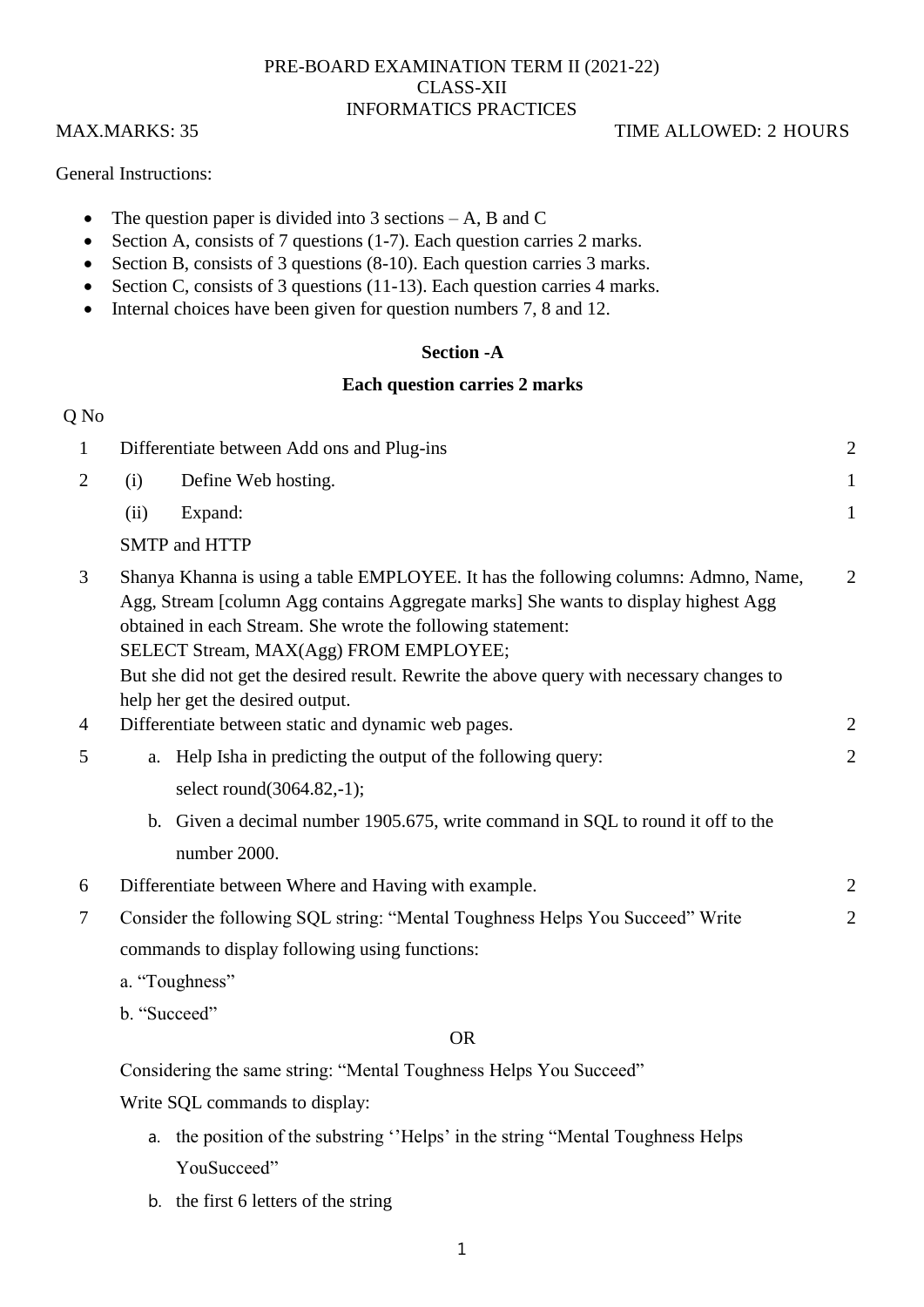### **SECTION – B**

#### **Each question carries 3 marks**

8 Consider the shop table given below:

| <b>Consider the table: Shop</b> |              |              |                   |  |
|---------------------------------|--------------|--------------|-------------------|--|
| <b>SName</b>                    | Area         | <b>Bonus</b> | <b>DateofOpen</b> |  |
| <b>ABC</b>                      | <b>CP</b>    | 1000.89      | 2010-11-20        |  |
| <b>Computronics</b>             |              |              |                   |  |
| <b>All Infotech</b>             | GK II        | 2345.987     | 2015-09-12        |  |
| <b>Tech Shoppe</b>              | <b>CP</b>    | 761.46       | 2013-07-25        |  |
| <b>Geek Tenco Soft</b>          | <b>Nehru</b> | 456.923      | 2019-10-10        |  |
|                                 | Place        |              |                   |  |
| <b>Hitech Solution</b>          | GK II        | 1000.025     | 2008-12-20        |  |
|                                 |              |              |                   |  |

She need to perform following task on the table:

i. Display the position of occurrence of the string "tech" in shop names.

ii. Display three characters from shop name starting from second character.

iii. Display the month name for the date of opening of shop.

Suggest suitable SQL function for the same. Also write the query to achieve the desired task.

#### OR

Predict the output of the following queries:

- i. select dayname(now());
- ii. select left('Nitika',3);
- iii. Select mod  $(4,3)$ ;
- 9 How is SYSDATE ( ) different from NOW( )? Give example. 3
- 10 Differentiate between single row functions and multiple row functions. 3

#### **Section C**

#### **Each question carries 4 marks**

11 Write commands in SQL for (a) to (d)

| <b>COLUMN TWO</b>                                                                                                                              |                                                                         | <b>The President Committee of the Committee Committee</b><br>Table: Store |                                  |                                                                                                                                             |  |
|------------------------------------------------------------------------------------------------------------------------------------------------|-------------------------------------------------------------------------|---------------------------------------------------------------------------|----------------------------------|---------------------------------------------------------------------------------------------------------------------------------------------|--|
| storeld   Name                                                                                                                                 | Location                                                                | City                                                                      |                                  | --+---------------<br>  NoOfEmp   DateOpen   SalesAmt                                                                                       |  |
| Planet Fashion   Bandra<br><b>5101</b><br>Vogue<br><b>S102</b><br>  Trends<br>\$103<br>  Super Fashion<br>\$104<br>  Annabelle<br>S105<br>Rage | Karol Bagh<br>Powai<br>Thane<br>South Extn.<br>  Defence Colony   Delhi | Mumbai   7<br>  Delhi<br>  Mumbai   10<br>Mumbai   11<br>  Delhi          | $\frac{18}{2}$<br><b>8</b><br>۱5 | 2015-10-16   40000<br>  2015-07-14   120000<br>  2015-06-24   30000<br>  2015-02-06   45000<br>  2015-04-09   60000<br>  2015-03-01   20000 |  |

- a. To display names of stores along with SalesAmount of those stores that have 'fashion' anywhere in their store names.
- b. To display names of the cities and the total amount of sales on the basis of City.
- c. To display the date of opening of the oldest store.
- d. To display the City and the number of stores located in that city, only if number of stores is more than 2.

4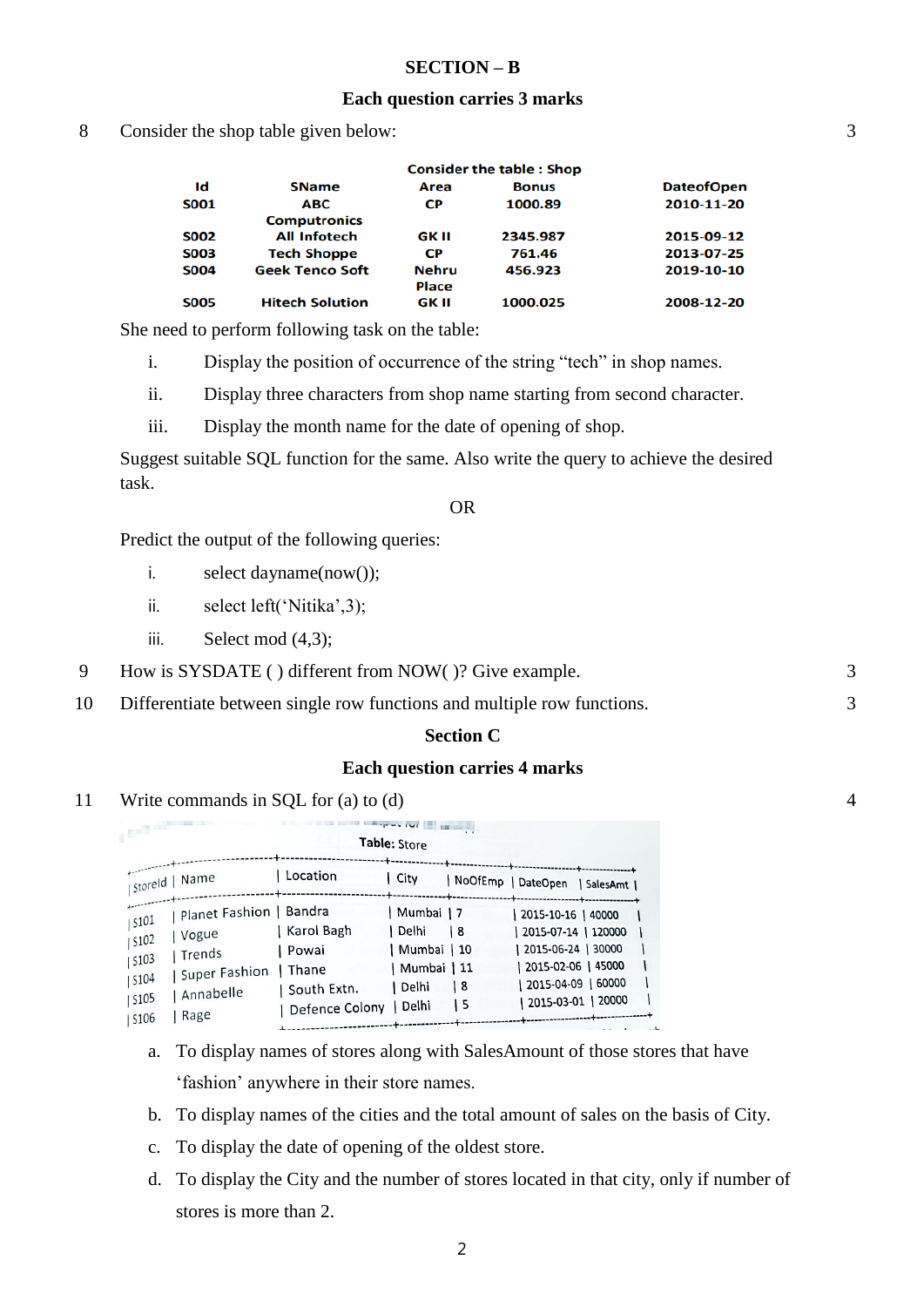### 12 Consider the table TEACHER given below. Write commands output for (i) to (iv)

| ID             | Name             | <b>Department</b> | <b>Hiredate</b> | Category   | Gender | Salary |
|----------------|------------------|-------------------|-----------------|------------|--------|--------|
|                | Tanya Nanda      | SocialStudies     | 1994-03-17      | TGT        |        | 25000  |
| $\overline{2}$ | Saurabh Sharma   | Art               | 1990-02-12      | <b>PRT</b> | М      | 20000  |
| 3              | Nandita Arora    | English           | 1980-05-16      | <b>PGT</b> | F      | 30000  |
| 4              | James Jacob      | English           | 1989-10-16      | TGT        | М      | 25000  |
| 5              | Jaspreet Kaur    | Hindi             | 1990-08-01      | <b>PRT</b> | F      | 22000  |
| 6              | Disha Sehgal     | Math              | 1980-03-17      | <b>PRT</b> | F      | 21000  |
| 7              | Siddharth Kapoor | Science           | 1994-09-02      | TGT        | М      | 27000  |
| 8              | Sonali Mukherjee | Math              | 1980-11-17      | <b>TGT</b> | F      | 24500  |

i. SELECT MAX(Hiredate) FROM Teacher;

ii. SELECT DISTINCT(category) FROM teacher;

iii. SELECT COUNT(\*) FROM TEACHER WHERE Category = "PGT";

iv. SELECT Gender,AVG(Salary) FROM TEACHER group by Gender;

OR

Write the output of the following SQL queries:

- i) SELECT TRUNCATE(8.975,2);
- ii) SELECT MID('HONESTY WINS',3,4);
- iii) SELECT RIGHT(CONCAT('PRACTICES','INFORMATICS'),5);
- iv) SELECT DAYOFMONTH('2015-01-16');
- 13 Ravya Industries has set up its new center at Kalka Nagar for its office and web based activities. The company compound has 4 buildings as shown in the diagram below:



Center to center distances between various buildings is as follows:

| Harsh Building to Raj Building  | 50 <sub>m</sub>  |
|---------------------------------|------------------|
| Raz Building to Fazz Building   | 60 <sub>m</sub>  |
| Fazz Building to Jazz Building  | 25 <sub>m</sub>  |
| Jazz Building to Harsh Building | 170 <sub>m</sub> |
| Harsh Building to Fazz Building | 125 <sub>m</sub> |
| Raj Building to Jazz Building   | 90 m             |

Number of Computers in each of the buildings is follows:

| Harsh Building       |  |
|----------------------|--|
| Raj Building         |  |
| <b>Fazz Building</b> |  |
| <b>Jazz Bulding</b>  |  |

4